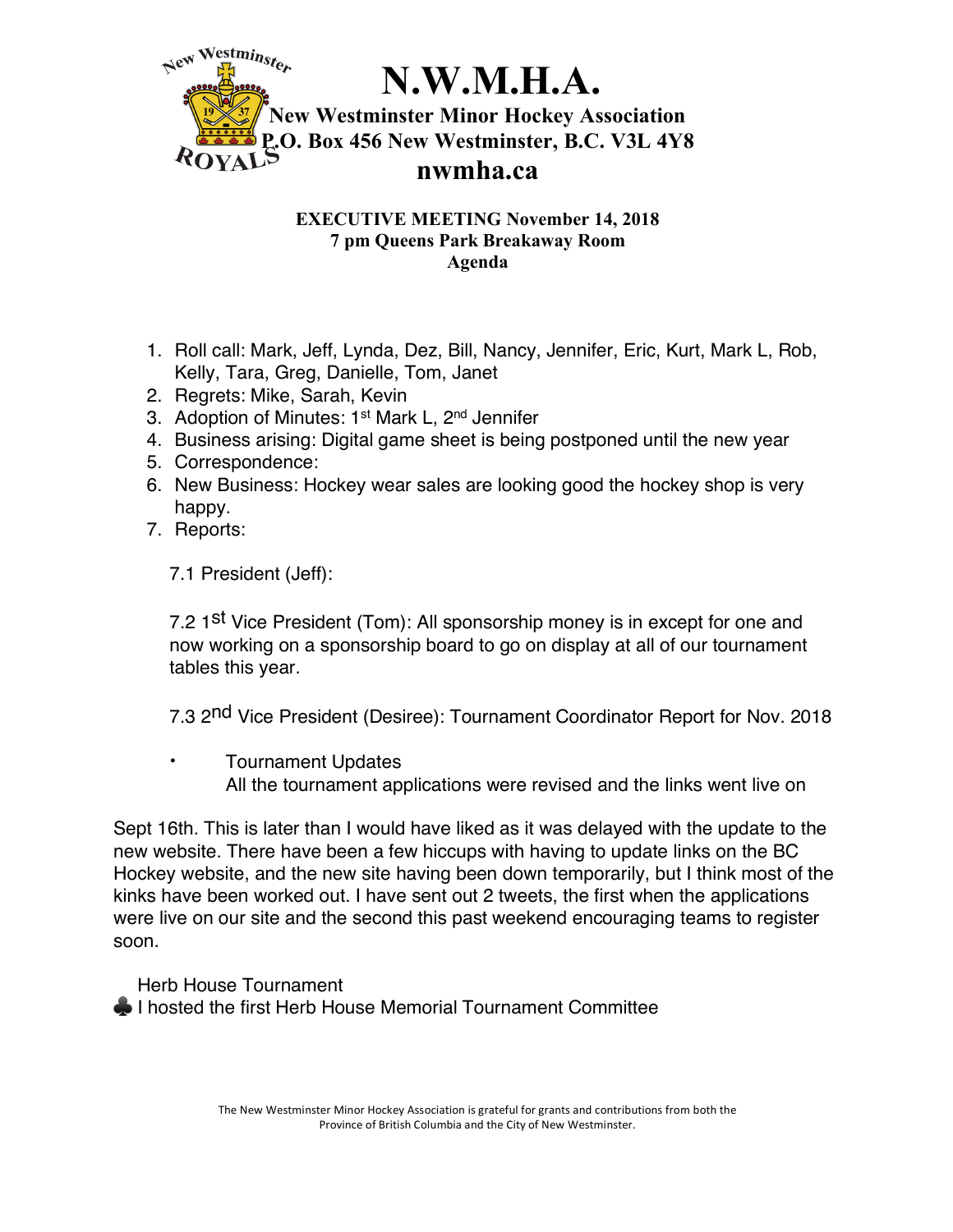

• Meeting on Monday October 29th 2018 - the 3 C teams all had representatives

♣ A Division - We will not have an A division due to no registration. Thankfully the A team was accepted into the Richmond Tournament during that same time period. (Note: the Richmond tournament is not limited to a certain number of teams) This will mean that they will not be assisting in our tournament with volunteers and will not be contributing to the raffle table. I have updated the BC Hockey tournament application as well as the NWMHA website to reflect the change.

♣ C Division - We will expand the C division by 2 teams. Now at 11 teams, I have had recent interest from two others so I am hopeful we will fill the 12th spot. Participating teams: Surrey C1, C2 and C4, Port Coquitlam C1 and C4, Cloverdale C7, Ridge Meadows C5, Burnaby C4, New West C1, C2, C3. All teams so far are paid except for New West C1.

◆ I have decided to stick with the 4 game round robin format, I don't want to add additional round robin games to add strain to the volunteers. There will be 2 consolation games for teams finishing in 3rd and 4th in each pool. These games allow a break between the semi finals and final games. I have sent a request to Lynda to have all games at QPA. This will eliminate the additional need for head table volunteers at MPA and will provide more evening time and scorekeeping opportunities which would be easier for working parents. This is also better for Midget teams in general.

♣ SWAG: T-Shirts same as last year, Skate towels, sunglasses, MVP Towels - slight change to ivory instead of white. Towels discolour after time so this will help them stay looking better for longer.

♣ Program: Same rates as previous years. Any teams selling ads above the \$500 threshold will share revenue 50/50 with NWMHA, New this year: Shout out ads will be available from Nov 236-30th for \$25 each.

**► Raffle Table: It was discussed that it would be best for teams to each do a minimum** of 2 baskets at a \$100 min value if possible. Desirée has sourced some additional raffle items for the table. Jamberry, Bootlegger, Hockey Shop

Al Hughes Tournament ♣ I have applications from: 2 Cloverdale teams, Lake Cowichan,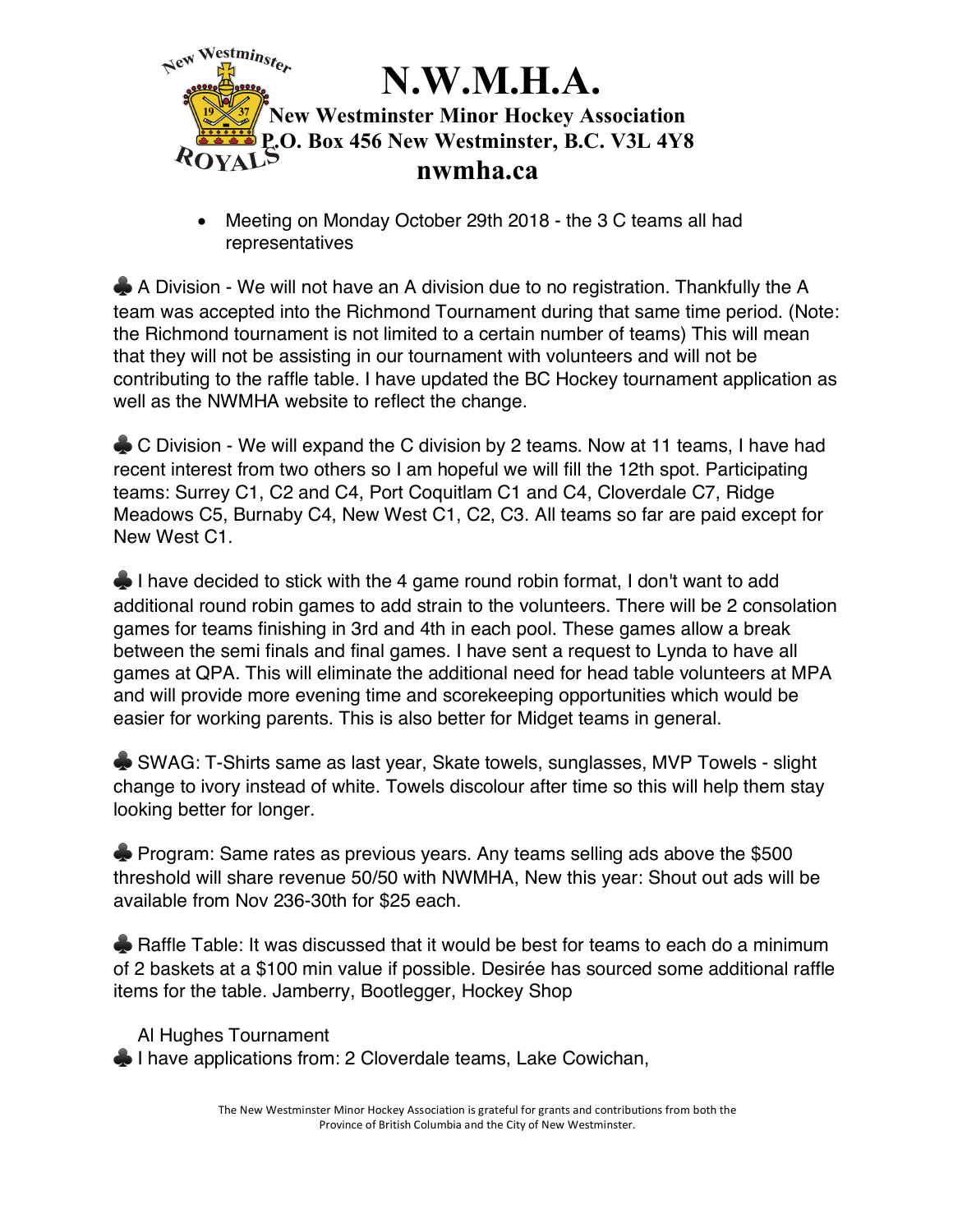

Mission, Juan de Fuca, Burnaby, Port Coquitlam and Chilliwack. Cloverdale, Lake Cowichan, and Mission have sent payment and are confirmed. All 10 spots are filled and payment is expected to be coming from the remaining non-New West Teams soon. I have emailed the local teams letting them know that they can drop off at Moody Park Arena if they would rather not chance Canada Post.

Bobby Love Tournament

 $\bullet$  I have now received 7 applications for the tournament. 4 from

outside associations. Vancouver T-Birds are paid. Cloverdale and 2 Burnaby MHA teams sent applications, but they noted they were checking to see if there was space. There have also been emails form Abbotsford and Cloverdale expressing interest. I am waiting to hear back from follow up emails.

7.4 3<sup>rd</sup> Vice President (Mark L):

- 1. I'm working with Jeff to update the VP3 Handbook. That is close to being done.
- 2. I've been working with Jeff to update the links and forms on the website as they relate to safety/injuries.
- 3. I plan to schedule an HCSP meeting in late November or early December once all teams have HCSP personnel in place.
- 4. Picture Night is (or was, for the purposes of the meeting on Wednesday) November 13; hopefully, that goes well.
- 5. We are closely monitoring the Midget C penalty situation. The Executive should discuss whether it wants to give itself the flexibility to impose additional sanctions (over and above the league requirements) for major penalties or the accumulation of penalties (whether only for Midget or for all divisions).
- 7.5 Treasurer (Kurt): TREASURER'S REPORT See attached:
- 7.6 Secretary (Mark): Nothing to report
- 7.7 Coach Coordinator (Mike): Coach Coordinator November report:

Development 1 coaches clinic was held on Oct 27 and 28th. Glen Mulcahy was the instructor from BC hockey. Thank you to Lynda for arranging the on ice time for the clinic.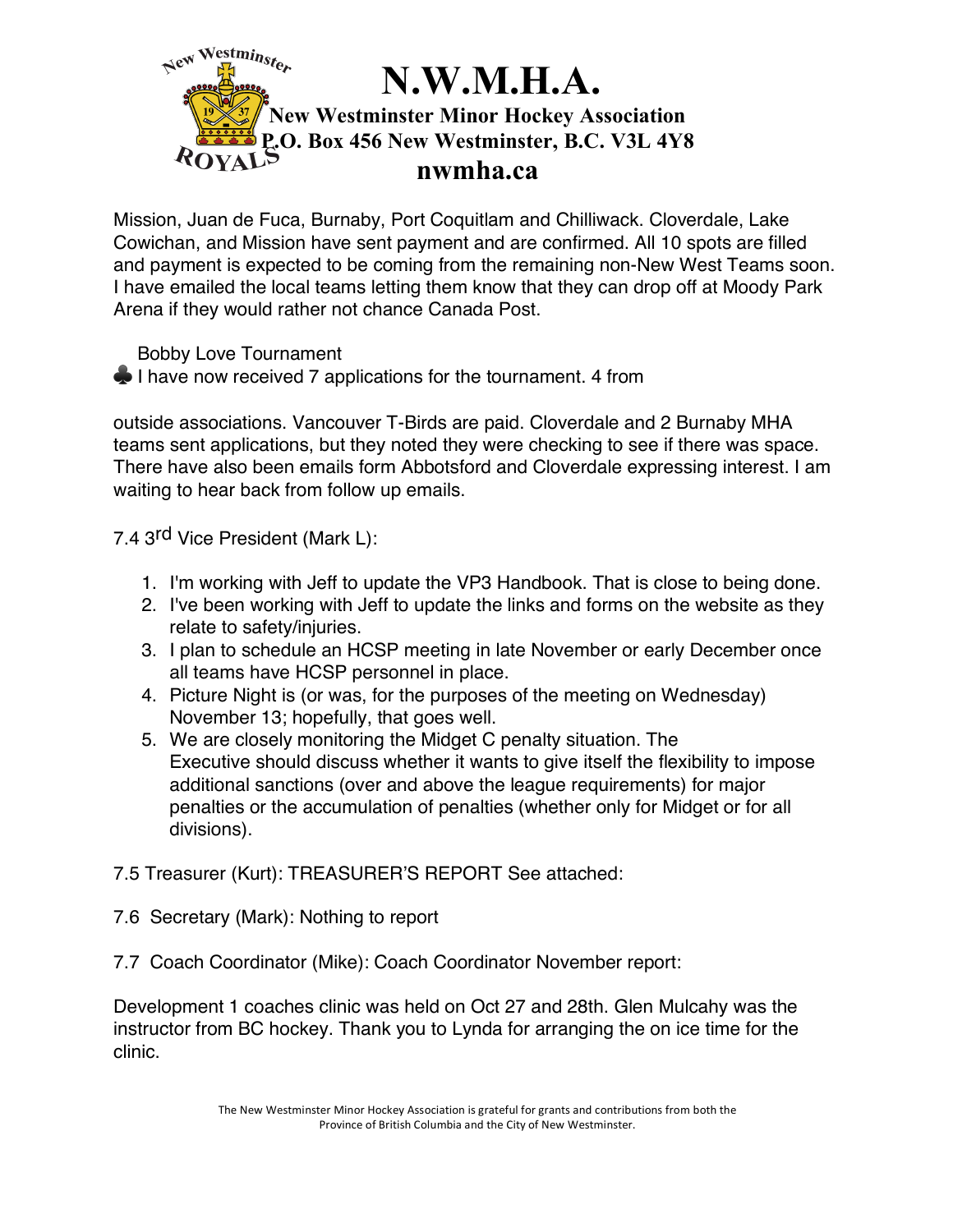

It was extremely successful with full attendance of 25. Of that there were 9 NWMHA coaches that were signed up but 1 coach couldn't attend and reassigned to a different clinic site/date.

I was getting overwhelmed with inquiries to attend the course from different associations so going forward it would be highly recommended to have another one for next season.

I'm also inquiring for BC Hockey skills coaching clinics and just waiting for availability dates.

7.8 Ice Allocator (Lynda):

7.9 Equipment Manager (Kevin): Not much to report other than I probably have a replacement his name is Jason Smith, his son is H4 so he could be around for a long time.

7.10 Registrar (Janet):

7.11 Referee-in-Chief: (Bill):

7.12 Referee Allocator (Kelly):

## **Referee Allocator/RIC Report**

New Westminster hosted the clinic for the new referees on Nov.3<sup>rd</sup> at QPA after having to reschedule from our original date of  $Oct.27<sup>th</sup>$  due to a conflict with the coach's clinic on that same day.

We would like to thank Ron Booth for his help in trying to help us find other accommodations for our attendees and for eventually holding the room for us in November after we were able to reschedule with BC Hockey. We would also like to thank Lynda for being so quick with getting us the ice time for the clinic.

We were able to offer spots to the three interested parties that were on the waiting list as there turned out to be three individuals that decided they were no longer interested in participating in the clinic.

We worked with BC Hockey to open our clinic to other associations after we knew all parties in New West had been given the opportunity to sign up for the clinic. Both Bill and I were receiving emails from various associations asking if we could accommodate a few of their kids. We eventually opened the clinic up to accommodate 35 spots; 30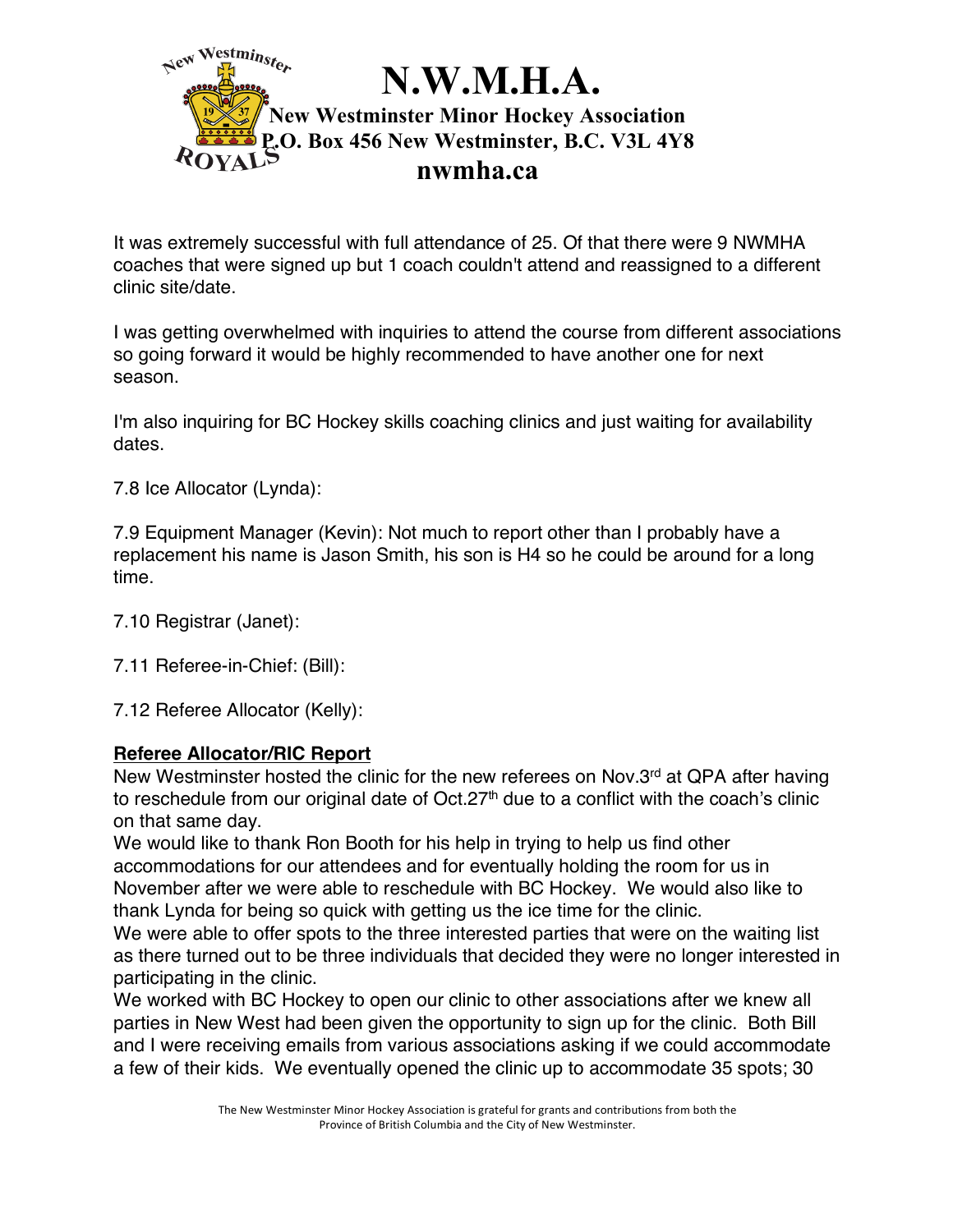

level 1; 5 level 2. We were also able to make our clinic available for returning referees that wanted to recertify for this year. This is something we would like to work on again for next year now that we know we are able to do this. With this, Kelly was able to recertify her level 2 at the same time as our new officials.

There were 21 registered New West officials, 18 of which attended. One of those is a new level 2 and then Kelly as a recertifying level 2. There were 3 individuals from Arbutus and two from Maple Ridge. In total we had 23 attend the clinic with 12 spots still left to fill in the end.

Now that we are aware that we are able to open up to new referees and returning referees, we believe that next year we will be able to have an even bigger and better turn out. We will still have to limit the spots to new referees for New West due to the lack of games that are available for them, but we will be able to help out some of the returning officials and possibly help out other associations as well.

All our new officials have been put into the assigning system and have been sent an invite to start requesting games. Kelly is now waiting for more Novice Major and Novice Minor games to become available and then Bill can go out and work with them.

H1-2 (Eric): Division Managers: Nothing to report for initiation/Tyke

Minor. For Tyke Major we are trying to figure out how to handle the new cross ice rules that were just announced which suggest we should split to two teams. This presents a few challenges for us and we are working with Jeff and Janet and the League Manager to figure out what we are going to do.

- 1. H3-4 (Sarah):H3 the balancing has been done for both H3 and H4
- 2. Atom (Tara): Atom November Report

## **A1 Team**

This team has been put into Flight 2. They won their first game against Britannia and lost their second game to Burnaby Minor. It will be tough competition for this group as there are two BWC teams in it as well as a really good Thunderbirds team. As a whole, the team is working hard and the coaches are happy with the progress they are seeing on the ice.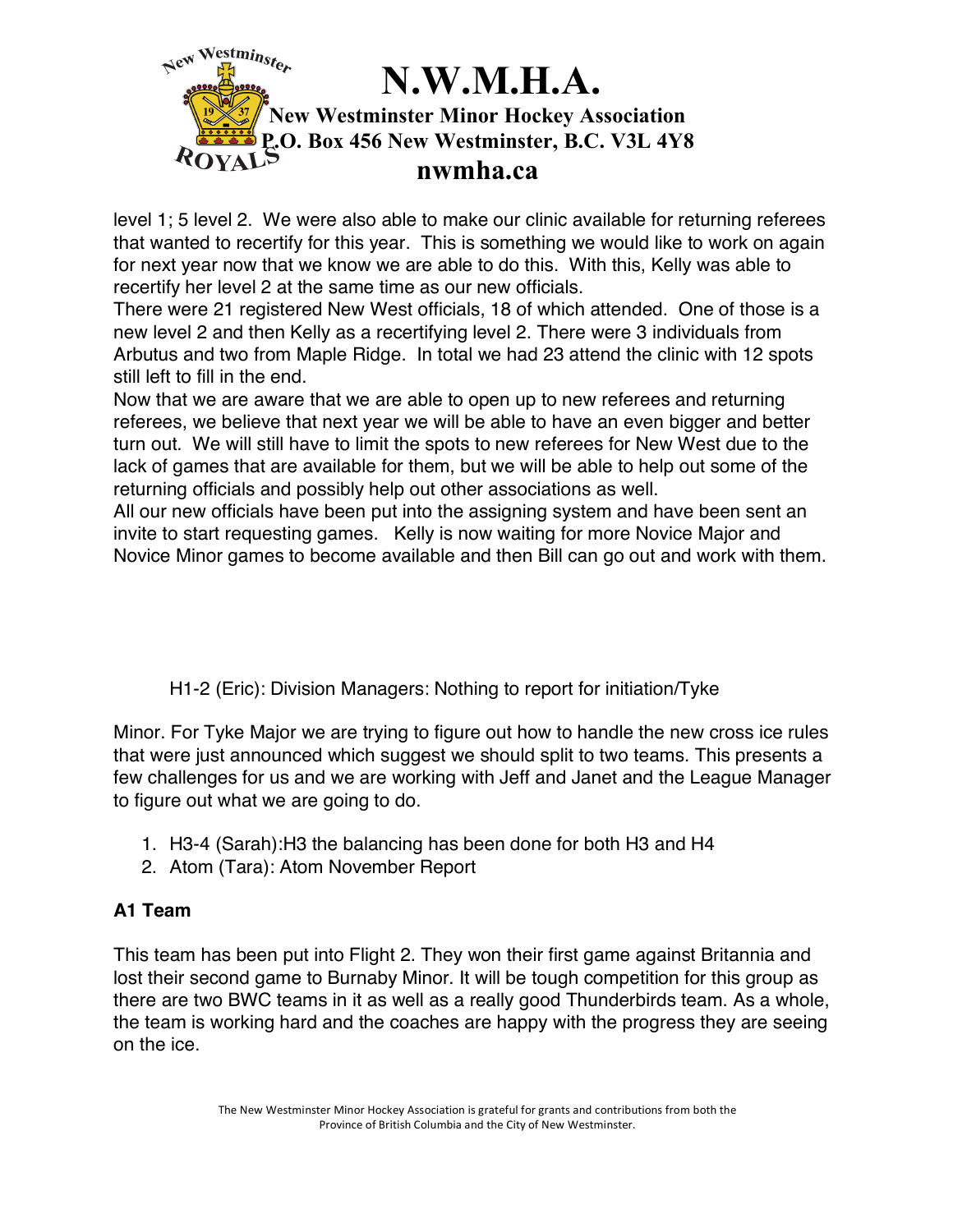

The A1 team has been accepted into the Port Moody December Tournament. Finding placements for tournaments was difficult as the tournaments were already booked before our team was finalized. As well many of the away tournaments were up in the interior and our families were not comfortable traveling during the winter to a tournament. This team is waiting for confirmation on the Coquitlam tournament which takes place on Family Day weekend.

## **Atom House**

The teams have finished their balancing games and it was determined that all 3 house teams were balanced so no changes were to be made. The teams have started to play games in their new tiers. All three teams are entered into a local tournament plus our New West tournament.

C1- This team received a new player. She is an international player and has been out to several of the practices and games to date. She is an average skater and she fits in well with the team.

C2-This team will be receiving an international player once the paper work is approved and finalized.

C3-This team just received a new local player. He is new to the game of hockey but is keen to learn and is a hard worker.

3. Peewee (Nancy): The A teams have completed their placement games and they are moving on to league games - the A1 team will be playing in Flight 4 and the A2 team will be in Flight 9.

The A1 team participated in the Morgan Rielly Tournament at Hollyburn over the November long weekend. The tournament was well run - the kids and parents enjoyed participating in the tournament. Both A teams will be playing in the Chilliwack Peewee Jamboree December 27-30, 2018.

The C1 and C2 teams have completed their balancing games. Unfortunately, the PCAHA has deemed the two teams unbalanced. The association is working with the teams to find a resolution to the problem.

The C2 team participated in the Ice Breaker Tournament this past weekend.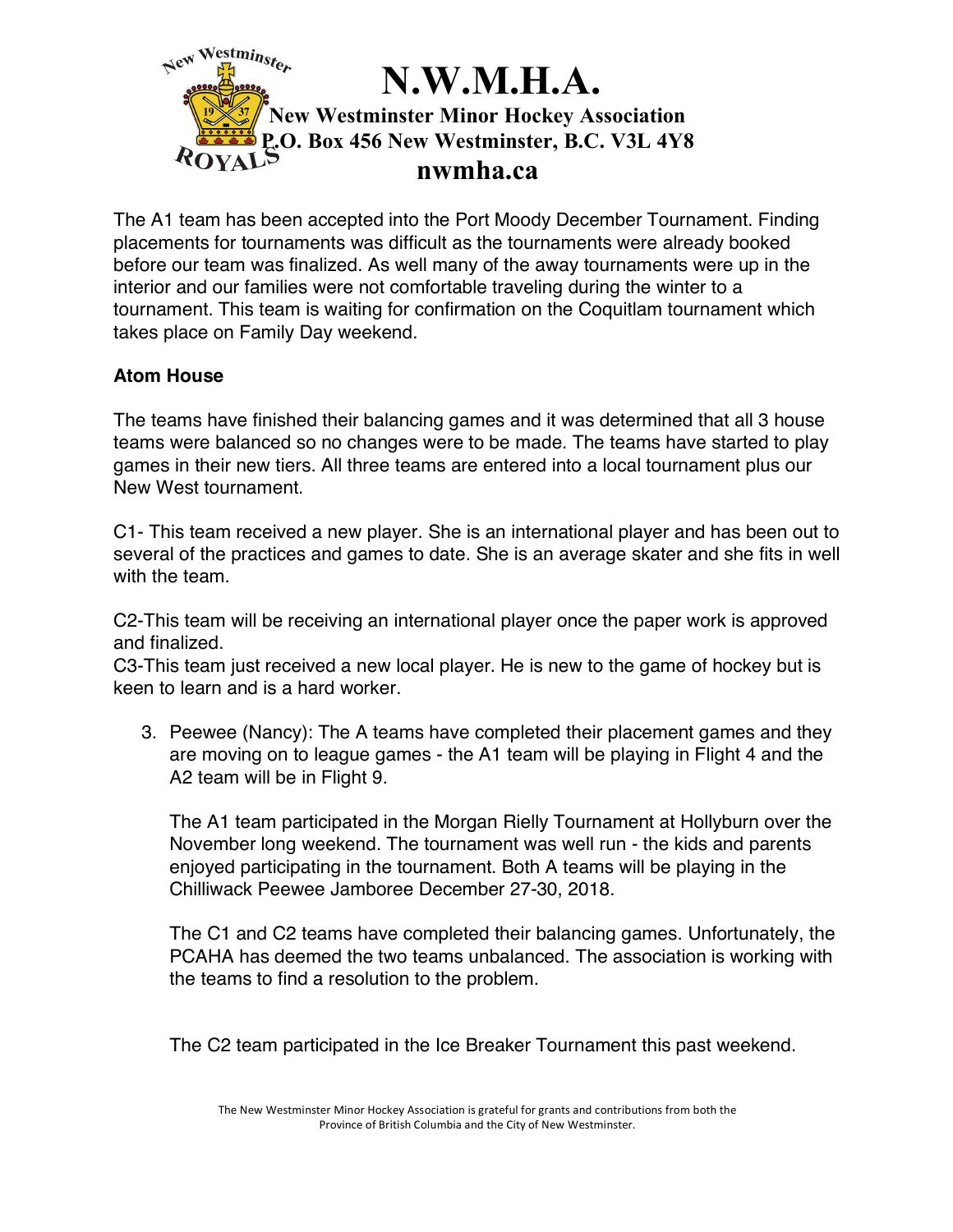

4. Bantam (Danielle): Our Bantam C teams are currently on notice as not being balanced with PCAHA.

We have submitted more documentation to help with the balancing process to PCAHA and have continued to monitor game statistics.

The biggest issue with regards to team balancing as it stands now relates to goalies and low player numbers as well as players not consistently showing up to practices and to games.

We had an international player released to the association a couple of weeks ago and based on his performance at an evaluation we placed him on the C2 team.

I will be submitting my final report to the team coaches and subsequently to PCAHA and we will need to see where it goes from there.

As an aside, we had an incident of a parent submitting a letter to the Bantam C League President complaining about the process leading up to team balancing. The letter was redirected back to the parent and CC'd to the association. We have dealt with this internally as it seemed many of the inaccuracies and accusations in the letter were being disseminated among parents and causing a lot of misunderstanding and subsequently unnecessary discontent.

5. Midget (Greg): Midget Report Nov. 2018

The PCAHA deemed the NW Midget C teams balanced, all three teams completed the balancing portion of the schedule and are awaiting the group assignments and the start of the regular season.

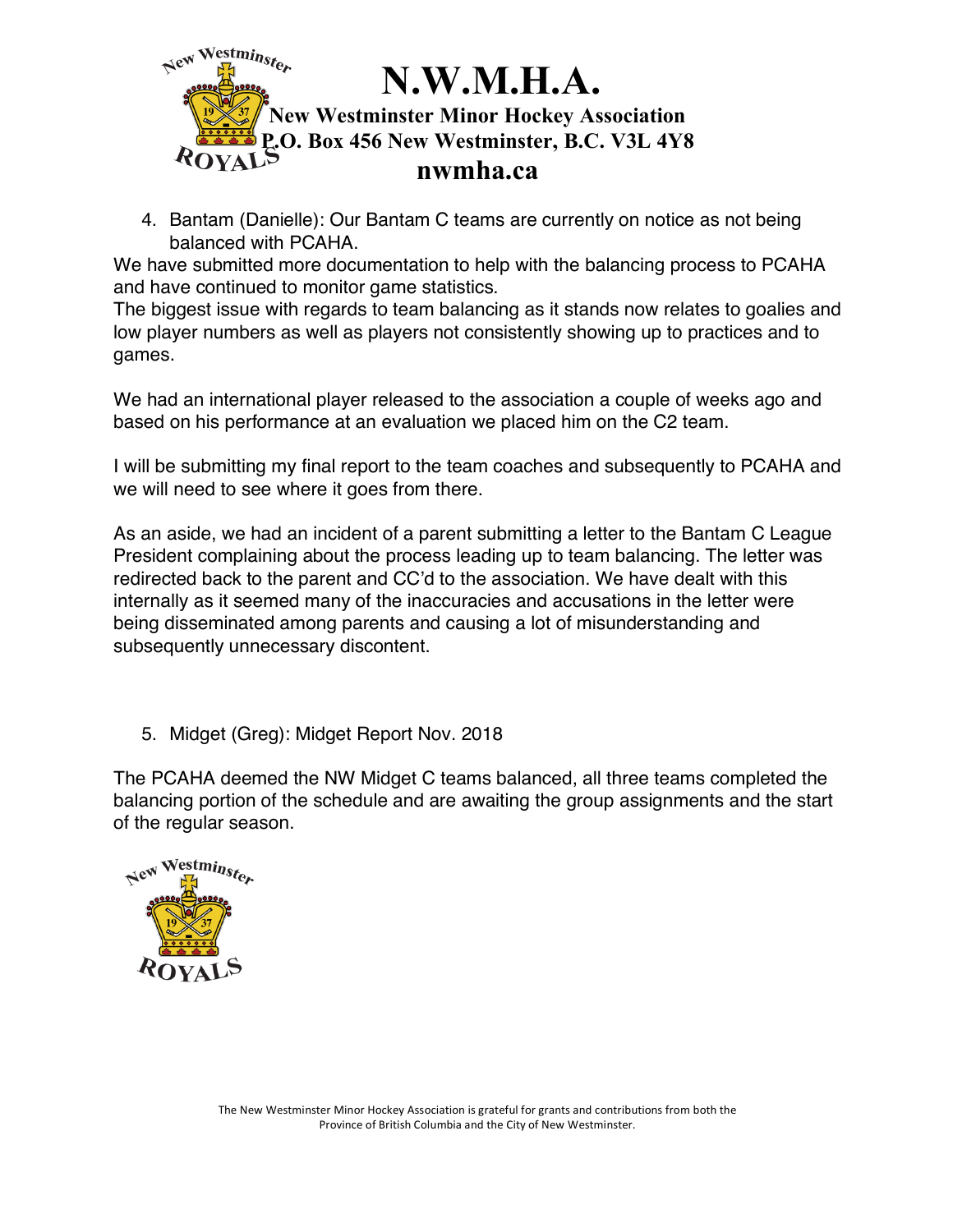

| <b>Record</b><br>(Misconducts, Majors, Match) Goals for |    | Goals against | <b>SeriousPenalties</b> |
|---------------------------------------------------------|----|---------------|-------------------------|
| $C1$ 5-5                                                | 63 | 59            | O                       |
| $C24--2$                                                | 56 | 53            | 5                       |
| $C33-6-1$                                               | 32 | 49            | 4                       |

\*C1 goal numbers are skewed due to a 17-15 loss where both teams played without a goalie.

C3: Probably the strongest goaltending in the group but they've been missing their best offensive player most of the balancing schedule due to a concussion. There have been some parent concerns around C3, I will keep an eye on it. As usual there are no solutions or suggestions to solve the issues, just concerns.

C2: Is doing well except for some discipline problems. I've spoken to the coach and a couple players, will continue to monitor and work with the coach as needed. C2 raised concerns around the men's league team playing after them on Friday nights. According to C2, the men are smoking weed in the room before going on the ice and the smell and smoke are filtering out into the hall and the other rooms. I believe Jeff has spoken to the arena staff about it.

C1: Is rolling along fine, this past week saw the addition of the Japanese exchange student. Unfortunately, in the C1 V C2 balancing game one of the C1 players broke his leg after a body check into the boards. The player was penalized on the play and given a game misconduct. While the intent wasn't to break a leg, the hit was aggressive in nature, and a body check by any definition, the penalty was appropriate.

We've had some challenges with our league manager. She has concerns with how our managers are requesting AP call ups. I've been copied on most of the call ups and from what I see there are no issues. The rule and understanding as set out by the PCAHA and confirmed by the league manager are: If the proper process is followed and permission is granted by the coach and parents the team can assume the AP is approved. All our AP call ups have followed the process and have the proper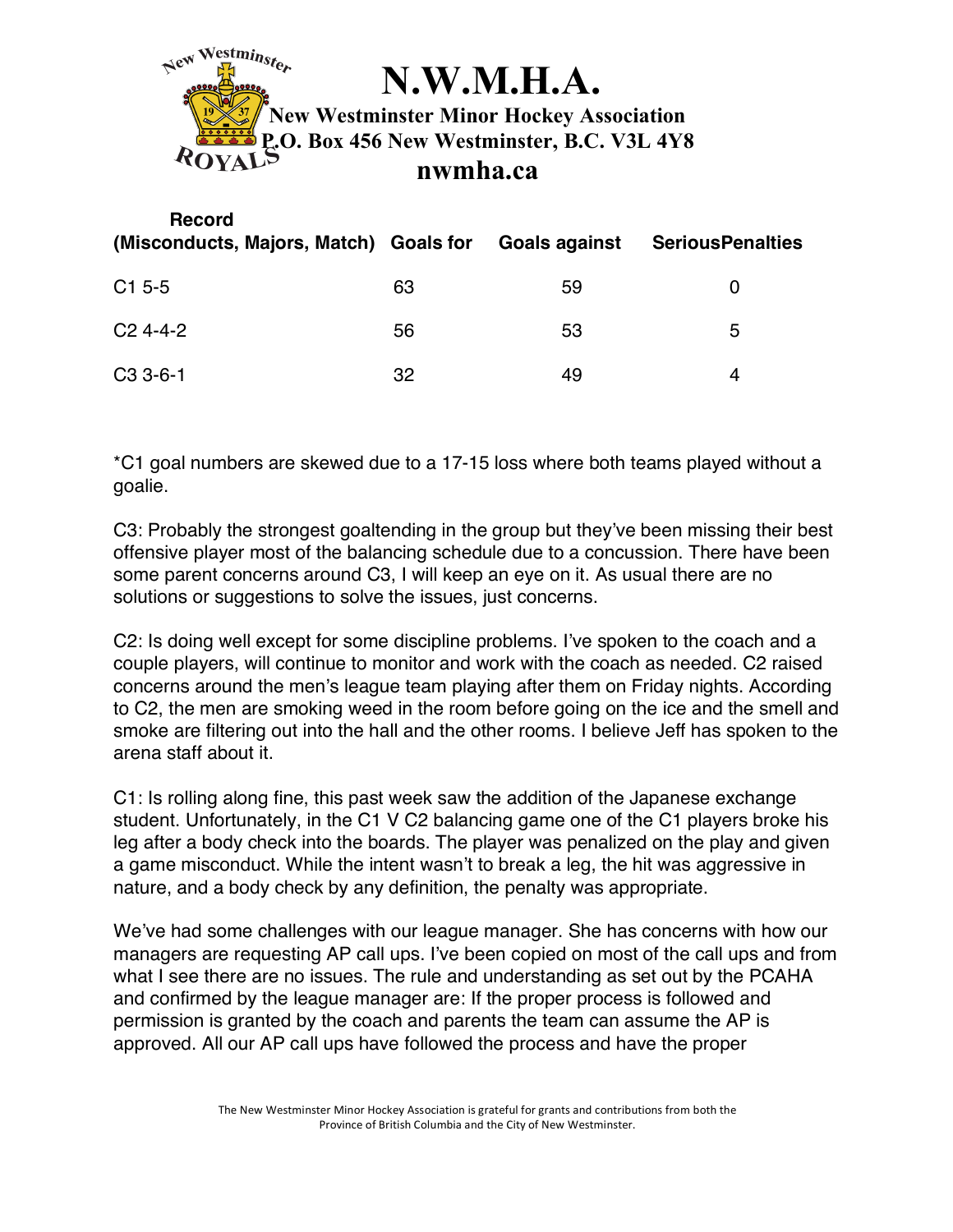

permissions. The concern lies in the verbiage of the request. Seems like much ado about nothing...

A1: After the placement round the team was placed in flight 4 of 4. The coach has some concerns around the team, and has asked for a meeting with me, the coach coordinator, and the president. Team is having issues with player attitude, commitment, & availability, either through injury or outside commitments.

| <b>Placement</b>  | <b>Goals For</b> | <b>Goals Against</b> | <b>Serious Penalties</b> |
|-------------------|------------------|----------------------|--------------------------|
| $1 - 6 - 1$       | 16               | 26                   | 4                        |
| League - Flight 4 |                  |                      |                          |
| $2 - 0$           |                  | っ                    |                          |

6. Juvenile (Jennifer): The Juvenile C team has played 4 games: 3 wins & 1 loss. All the games have been blowouts, including the loss.

Won 7-2 vs Richmond

Lost 7-0 vs South Delta

Won 9- 1 vs Burnaby

Won 11- 2 vs Semiahmoo

One player received a 3 game suspension for intent to injure vs South Delta. There has been good player turn out to the games so far.

7. Past President (Rob): Nothing to report.

Attending PCAHA meeting the following week so will have something for December meeting.

Points of discussion: